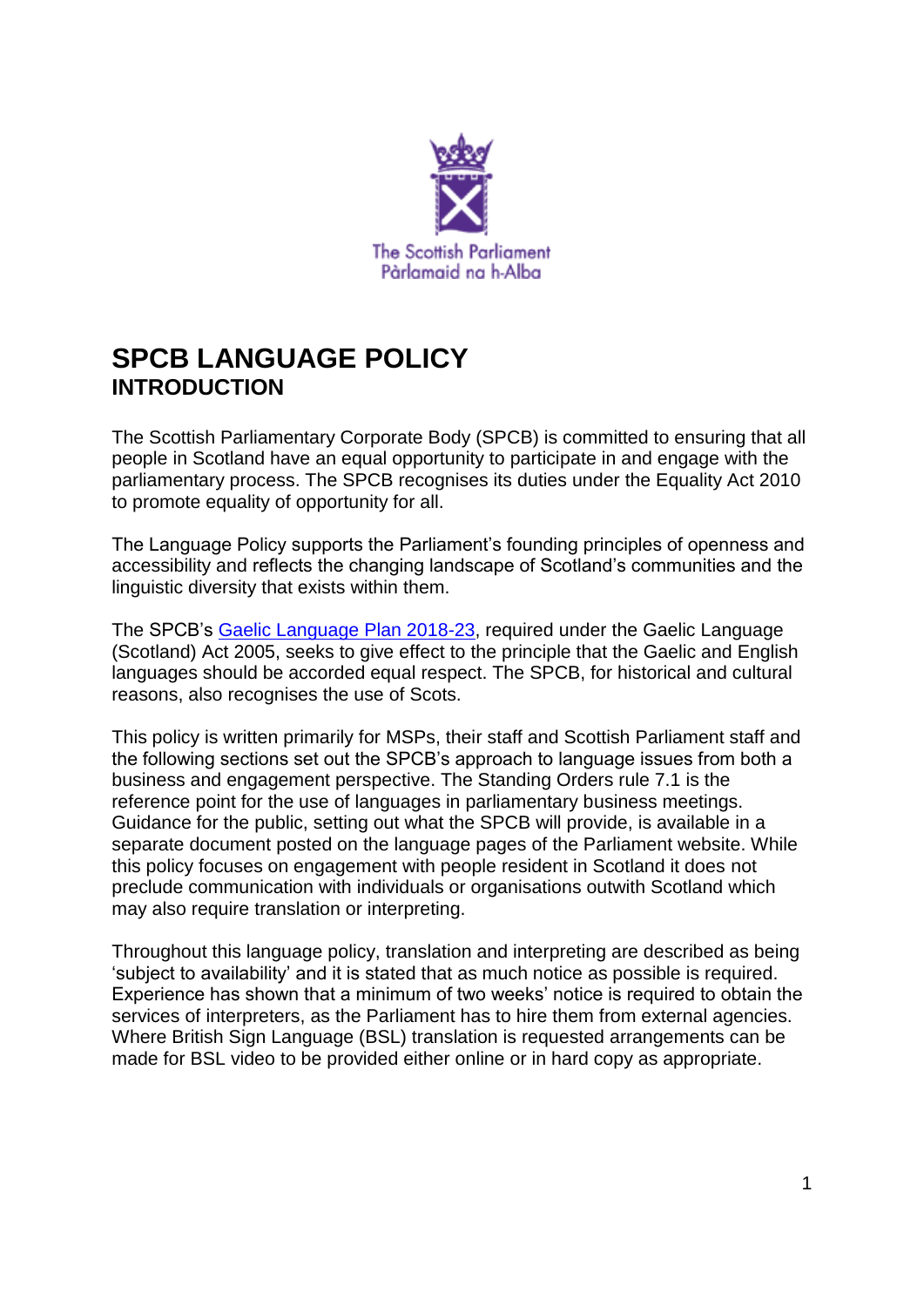This policy covers the minimum that we provide for all languages other than English.

## **PART 1: PARLIAMENTARY BUSINESS**

## **General**

1. The working language of the Parliament is English.

2. The Parliament legislates in English only. Therefore, all bills, delegated legislation and their accompanying documents must be in English. When an MSP or a committee considers that there are good reasons for translation into a language other than English they must seek the prior approval of the Head of Chamber and Reporting. If a Bill is translated into a language other than English, the English language version will always be the authoritative version.

3. With the prior agreement of the Presiding Officer, MSPs may use any language in parliamentary debates. In committee meetings, the prior agreement of the convener should be sought. Where possible, two weeks' notice should be given to allow the SPCB to arrange for appropriate interpreting services, if required.

4. With the prior agreement of the Presiding Officer, any person officially invited to address the Parliament may do so in any language. Where possible, two weeks' notice should be given to allow the SPCB to arrange for appropriate interpreting services, if required.

5. MSPs and others may, within the course of a speech, say a few words, such as a prayer, proverb, saying or phrase, in any language. In these instances an interpreter would not be necessary, on the understanding that the speaker provides an English translation immediately afterwards, as and when required. As a matter of courtesy, it is expected that the speaker will indicate to the Presiding Officer or convener beforehand their wish to do this.

6. Proposals for bills, motions, amendments and questions must be in English, but may be accompanied by a translation in another language provided by the MSP. When such a translation is provided, the SPCB will arrange for it to be published in the *Business Bulletin* along with the English text of the proposal, motion, amendment or question. MSPs, however, remain responsible for the accuracy of the translations they have provided.

7. When a committee produces a report and considers that there are good reasons for translation into a language other than English, the committee must seek the prior approval of the Head of Committees and Outreach.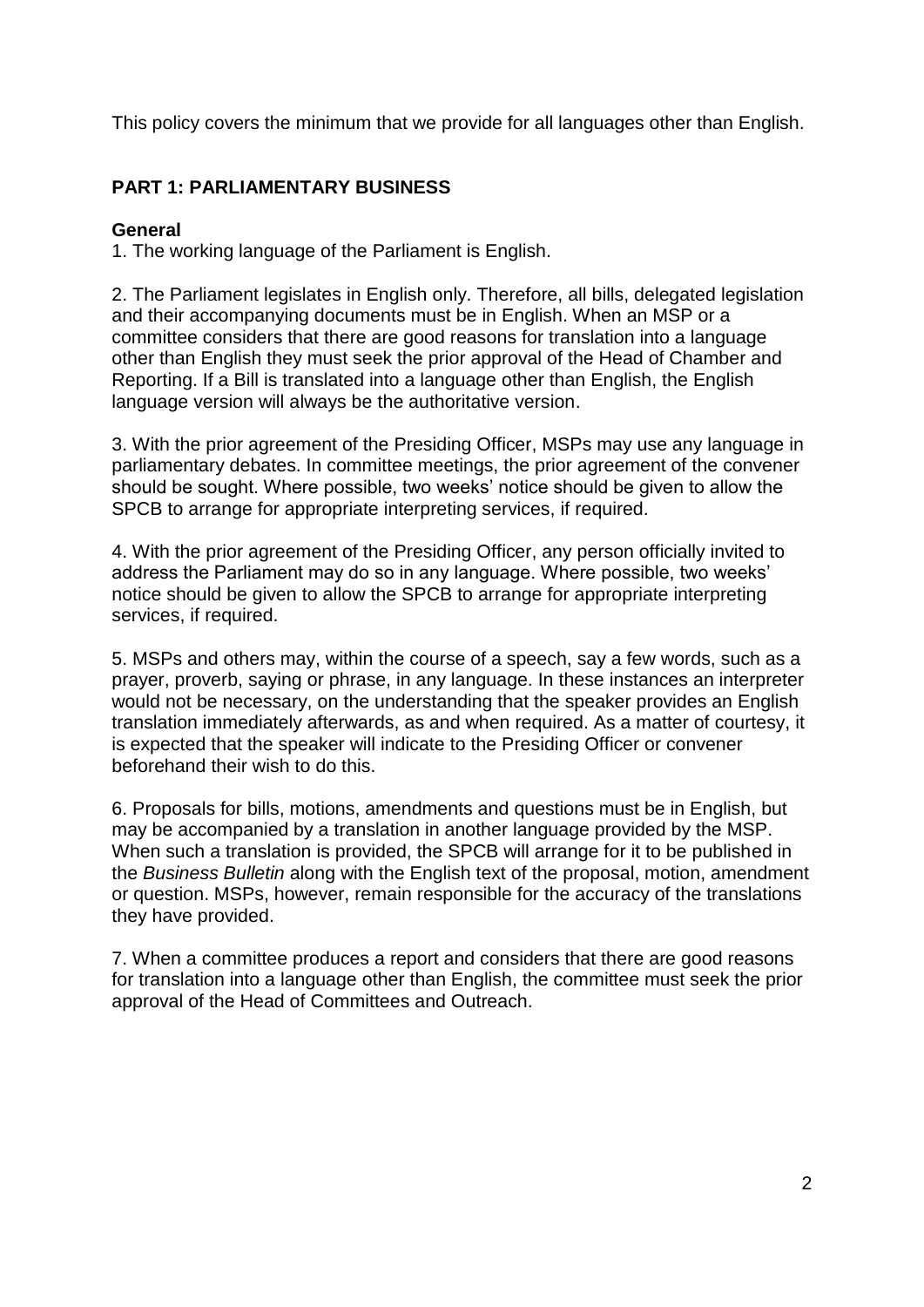## **Petitions**

8. A public petition may be submitted in any language. When a petition is submitted in a language other than English, the SPCB will arrange for it to be translated into English, so that it may be considered by the Public Petitions Committee and others to whom the committee refers the petition.

## **Committee Witnesses**

9. With the prior approval of the committee convener, witnesses may give evidence to a committee in any language. Where possible, two weeks' notice should be given to the committee convener/committee clerk to allow the SPCB to arrange for appropriate interpreting services, if required.

10. When evidence is submitted that the committee considers requires to be translated, the SPCB will arrange this.

## **Official Report**

11. Where a language other than English is used at a meeting of the Parliament or in the public session of a committee meeting, the *Official Report* will normally publish the report of the English interpretation only, with a note to indicate that the text is not in the original language used. The SPCB will offer a witness who uses any other language a translation of the *Official Report* of the meeting or item concerned into the language they used, if required.

12. When Gaelic is used in meetings of the Parliament and committee meetings, the *Official Report* incorporates the Gaelic text before the report of the English interpretation.

13. When Scots is used in meetings of the Parliament and committee meetings, the *Official Report* incorporates that language in the body of the text.

14. When BSL, or another sign language, is used in meetings of the Parliament and committee meetings, the *Official Report* will include only the English interpretation.

## **PART 2: ACCESS AND INFORMATION**

15. Information is made available by the SPCB to facilitate access and improve public understanding of the business, membership and procedures of the Parliament. The SPCB is committed to ensuring that people resident in Scotland who are not fluent in English are able to engage with the work of the Parliament. Full details of the service that the public can expect are published on our website.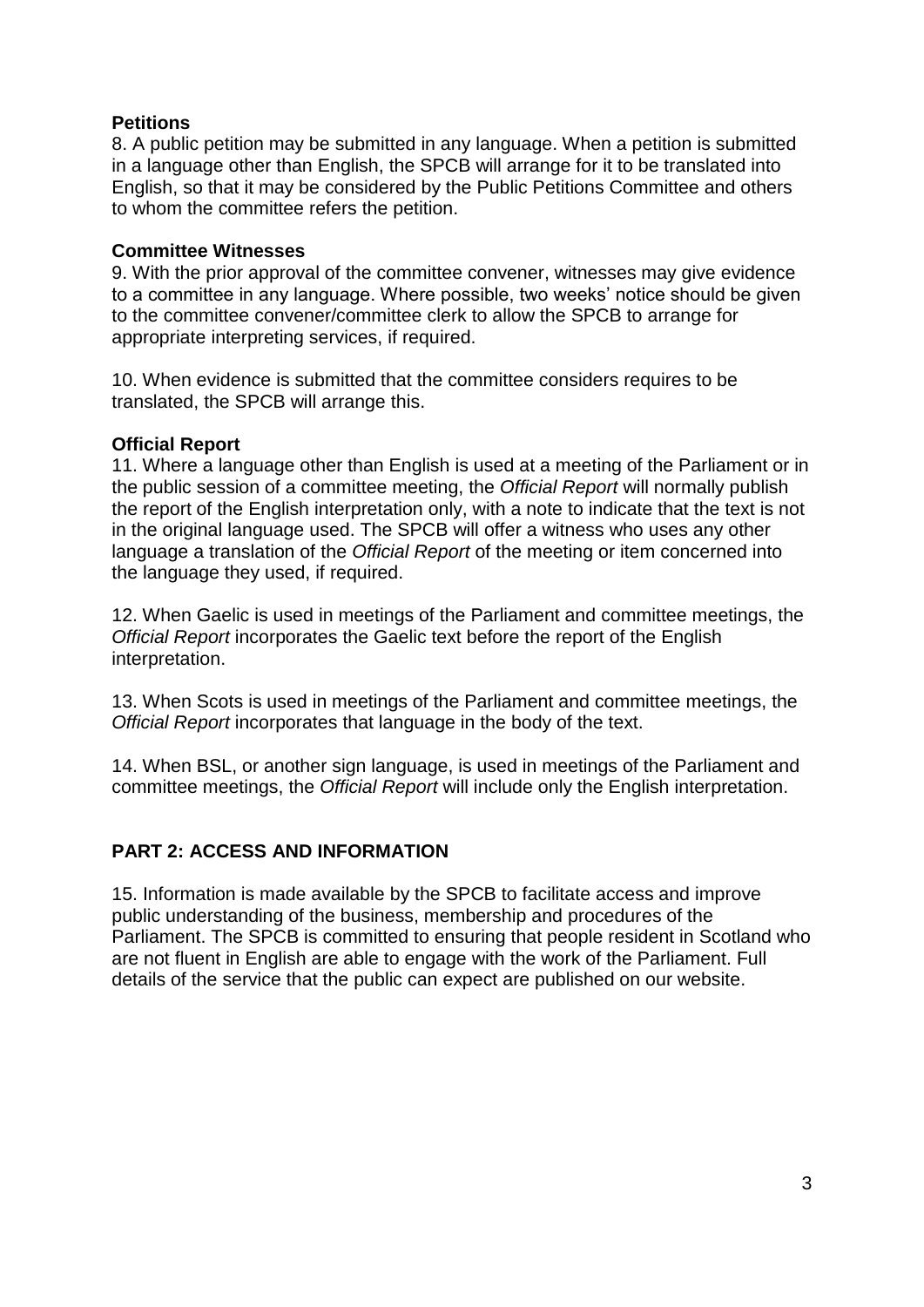## **Gaelic**

16. There is a legal requirement for the SPCB to make and develop provision in Gaelic. The SPCB's Gaelic Language Plan details current services and planned service developments for the use of Gaelic in the Parliament, particularly for public access and information. More information is available at [www.parliament.scot/gaelic](http://www.parliament.scot/gaelic)

#### **Finding out about the Parliament**

17. The SPCB publishes information in different languages to facilitate the engagement of people who live in Scotland with their Parliament. Languages selected for translation are reviewed on a regular basis and are updated to reflect population trends and perceived need. There is flexibility to produce translations in any language for residents of Scotland in response to demand or need, where it is reasonable and required for engagement purposes. Translations can be made available on the website and/or in other accessible formats as appropriate.

18. Although not the main focus of this policy, the SPCB also publishes some information about the Parliament for visitors from other countries who are not fluent in English. These languages are also reviewed on a regular basis and updated to reflect visitor trends and uptake.

#### **Engaging with the Parliament**

19. People living in Scotland who are not fluent in English but wish to engage with the work of the Parliament can seek the assistance of the SPCB for an interpreter to enable them to do so. The work of the Parliament in this context covers business in the Chamber, the work of committees – including participation in committee events and fact-finding visits – and public consultations conducted by or on behalf of the SPCB. It also covers the work undertaken by the Parliament's Outreach Services team. The SPCB will endeavour to provide an interpreting service subject to availability.

20. Entry to the Parliament is free and, subject to parliamentary business, there is free access for all to the public areas and the exhibition. Optional guided tours of the building are conducted in English. Hand-held audio-visual guides in different languages are available free of charge to enable non-English speakers to follow the tour.

#### **Official Delegations**

21. The SPCB is unable to provide translators or interpreters for official delegations to the Parliament. Delegations can bring their own interpreters and may be able to make use of the Parliament's technical facilities for simultaneous interpreting. Such requirements should be discussed at an early date and as much advance notice given as possible.

#### **Events and Exhibitions**

22. A range of different types of events and exhibitions are held at the Parliament. Some are sponsored wholly by the SPCB, some are in partnership between the SPCB and a third party and a significant number are sponsored by individual MSPs.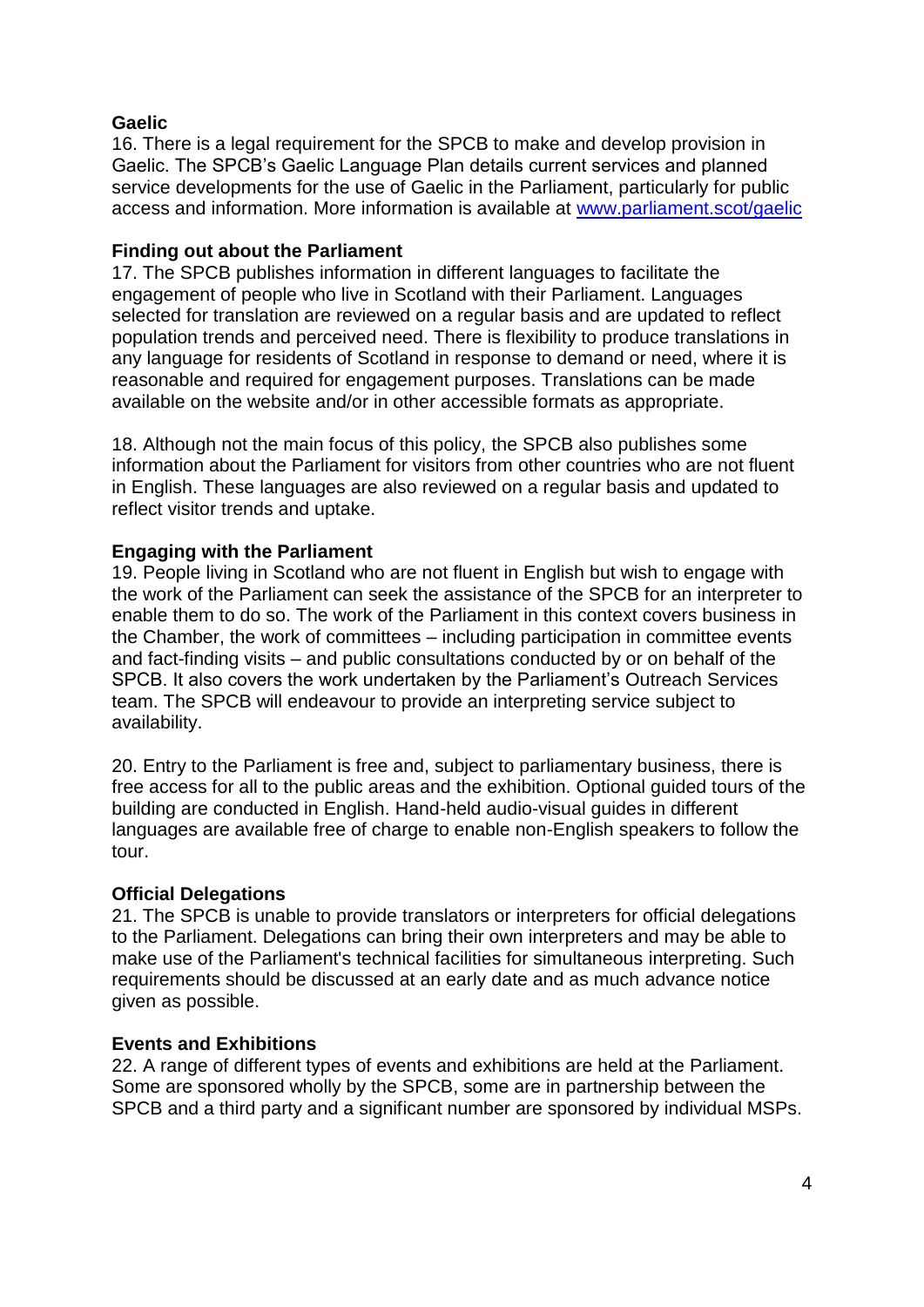23. In the case of SPCB sponsored events and exhibitions, the SPCB will take responsibility for the provision of interpreting and/or translation as and when reasonable in the circumstances.

24. In the case of SPCB partnership events and exhibitions, the provision of interpreting and/or translation requirements will be agreed with third parties as required.

25. It is SPCB policy that the responsibility for planning and provision of interpreting and/or translation for MSP sponsored events or exhibitions lies with the sponsoring MSP(s) and/or third party host organisation (including Cross-Party Groups).

#### **Contacting the Parliament**

26. The Parliament welcomes correspondence in any language. When the Parliament has to translate correspondence, it may take staff longer to respond than at other times. Translation of correspondence in languages other than English can usually be arranged within five working days.

27. The Parliament accepts telephone and textphone calls and text messages in English and Gaelic. Calls using the Text Relay service are also welcome.

28. If film or video footage in BSL is received, the Parliament will respond in BSL, although it will take staff longer to respond than at other times. A BSL filmed response can take up to 20 working days.

#### **Supporting MSPs**

29. The SPCB provides MSPs with resources to enable them to carry out their duties as constituency or regional MSPs. MSPs can claim reimbursement under the Reimbursement of Members' Expenses Scheme when translation or interpreting services are used (eg. for correspondence or interviews), or if they need to book the services of a sign language interpreter (or other services to facilitate equal access for disabled people, such as lip speakers or the production of information in Braille or in audio format). This ensures that no constituent is disadvantaged by not being able to communicate with their MSP without the assistance of an interpreter.

30. MSPs can obtain advice and details of the translation and interpreting services used by the SPCB by contacting Public Information by email at [info@parliament.scot](mailto:info@parliament.scot) or by phoning the main switchboard number 0131 348 5000 / 0800 092 7500. MSPs can also contact a local interpreting or translation service.

Reimbursement under the Members' Expenses Scheme applies in both cases.

#### **Monitoring language use**

31. When interpreters are employed to enable languages other than English to be used in the Chamber and in committee, this will be monitored and a report sent to the Equalities Manager at the end of the financial year.